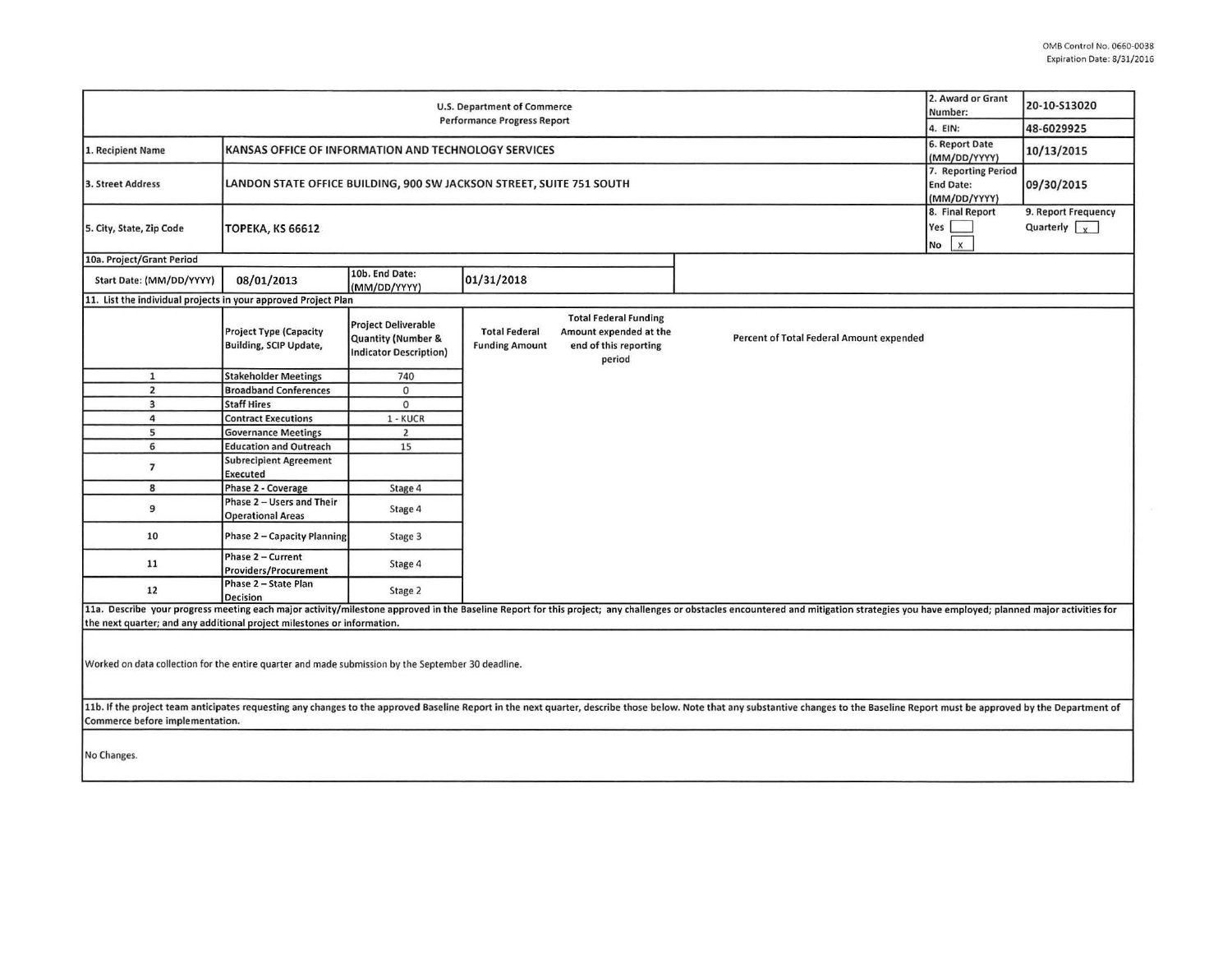| 11c. Provide any other information that would be useful to NTIA as it assesses this project's progress.                                                                            |                               |  |                                                                      |                      |                               |                   |                 |                                         |                                          |  |
|------------------------------------------------------------------------------------------------------------------------------------------------------------------------------------|-------------------------------|--|----------------------------------------------------------------------|----------------------|-------------------------------|-------------------|-----------------|-----------------------------------------|------------------------------------------|--|
| Continued data collection at the local level could be difficult if additional surveys are requested.                                                                               |                               |  |                                                                      |                      |                               |                   |                 |                                         |                                          |  |
| 11d. Describe any success stories or best practices you have identified. Please be as specific as possible.                                                                        |                               |  |                                                                      |                      |                               |                   |                 |                                         |                                          |  |
|                                                                                                                                                                                    |                               |  |                                                                      |                      |                               |                   |                 |                                         |                                          |  |
| Our surveys allowed the public safety community to respond in multiple ways, electronic, mail, phone, direct contact, which allowed us to gather information above our expections. |                               |  |                                                                      |                      |                               |                   |                 |                                         |                                          |  |
|                                                                                                                                                                                    |                               |  |                                                                      |                      |                               |                   |                 |                                         |                                          |  |
| 12. Personnel                                                                                                                                                                      |                               |  |                                                                      |                      |                               |                   |                 |                                         |                                          |  |
| 12a. If the project is not fully staffed, describe how any lack of staffing may impact the project's time line and when the project will be fully staffed.                         |                               |  |                                                                      |                      |                               |                   |                 |                                         |                                          |  |
|                                                                                                                                                                                    |                               |  |                                                                      |                      |                               |                   |                 |                                         |                                          |  |
|                                                                                                                                                                                    |                               |  |                                                                      |                      |                               |                   |                 |                                         |                                          |  |
| 12b. Staffing Table                                                                                                                                                                |                               |  |                                                                      |                      |                               |                   |                 |                                         |                                          |  |
| <b>Job Title</b>                                                                                                                                                                   | FTE%                          |  | Project (s) Assigned                                                 |                      |                               |                   |                 |                                         |                                          |  |
| SWIC                                                                                                                                                                               | 0.54                          |  | Provide oversight of all SLIGP project activities<br>No Change       |                      |                               |                   |                 |                                         |                                          |  |
| <b>OEC Trainer</b>                                                                                                                                                                 | 0.00                          |  | Dissemination of SLIGP information to general public<br>Left project |                      |                               |                   |                 |                                         |                                          |  |
| <b>OEC Trainer</b>                                                                                                                                                                 | 0.00                          |  | Dissemination of SLIGP information to general public<br>Left project |                      |                               |                   |                 |                                         |                                          |  |
| <b>Outreach Coordinator</b>                                                                                                                                                        | 1.0                           |  | Education and outreach of PSBN to general public<br>No Change        |                      |                               |                   |                 |                                         |                                          |  |
| Outreach Coordinator                                                                                                                                                               | 1.0                           |  | Education and outreach of PSBN to general public<br>No Change        |                      |                               |                   |                 |                                         |                                          |  |
| <b>Grant Administrator</b>                                                                                                                                                         | 1.0                           |  | Administer SLIGP grant<br>No Change                                  |                      |                               |                   |                 |                                         |                                          |  |
| 13. Subcontracts (Vendors and/or Subrecipients)                                                                                                                                    |                               |  |                                                                      |                      |                               |                   |                 |                                         |                                          |  |
| 13a. Subcontracts Table - Include all subcontractors. The totals from this table must equal the "Subcontracts Total" in Question 14f.                                              |                               |  |                                                                      |                      |                               |                   |                 |                                         |                                          |  |
| Name                                                                                                                                                                               | <b>Subcontract Purpose</b>    |  | Type<br>(Vendor/Subrec.)                                             | RFP/RFQ Issued (Y/N) | Contract<br>Executed<br>(Y/N) | <b>Start Date</b> | <b>End Date</b> | <b>Total Federal Funds</b><br>Allocated | <b>Total Matching Funds</b><br>Allocated |  |
|                                                                                                                                                                                    |                               |  |                                                                      |                      |                               |                   |                 |                                         |                                          |  |
| <b>KUCR</b>                                                                                                                                                                        | GIS, data processing, mapping |  | Vendor                                                               | N                    | y                             | 7/21/2015         | 8/31/2015       | \$32,155.00                             | \$0.00                                   |  |
| <b>TBD</b>                                                                                                                                                                         | <b>Data Collection</b>        |  | Vendor                                                               | N                    | $\mathsf{N}$                  | <b>UNK</b>        | <b>UNK</b>      | \$546,687.00                            | \$0.00                                   |  |
|                                                                                                                                                                                    |                               |  |                                                                      |                      |                               |                   |                 |                                         |                                          |  |
| 13b. Describe any challenges encountered with vendors and/or subrecipients.                                                                                                        |                               |  |                                                                      |                      |                               |                   |                 |                                         |                                          |  |
|                                                                                                                                                                                    |                               |  |                                                                      |                      |                               |                   |                 |                                         |                                          |  |
|                                                                                                                                                                                    |                               |  |                                                                      |                      |                               |                   |                 |                                         |                                          |  |